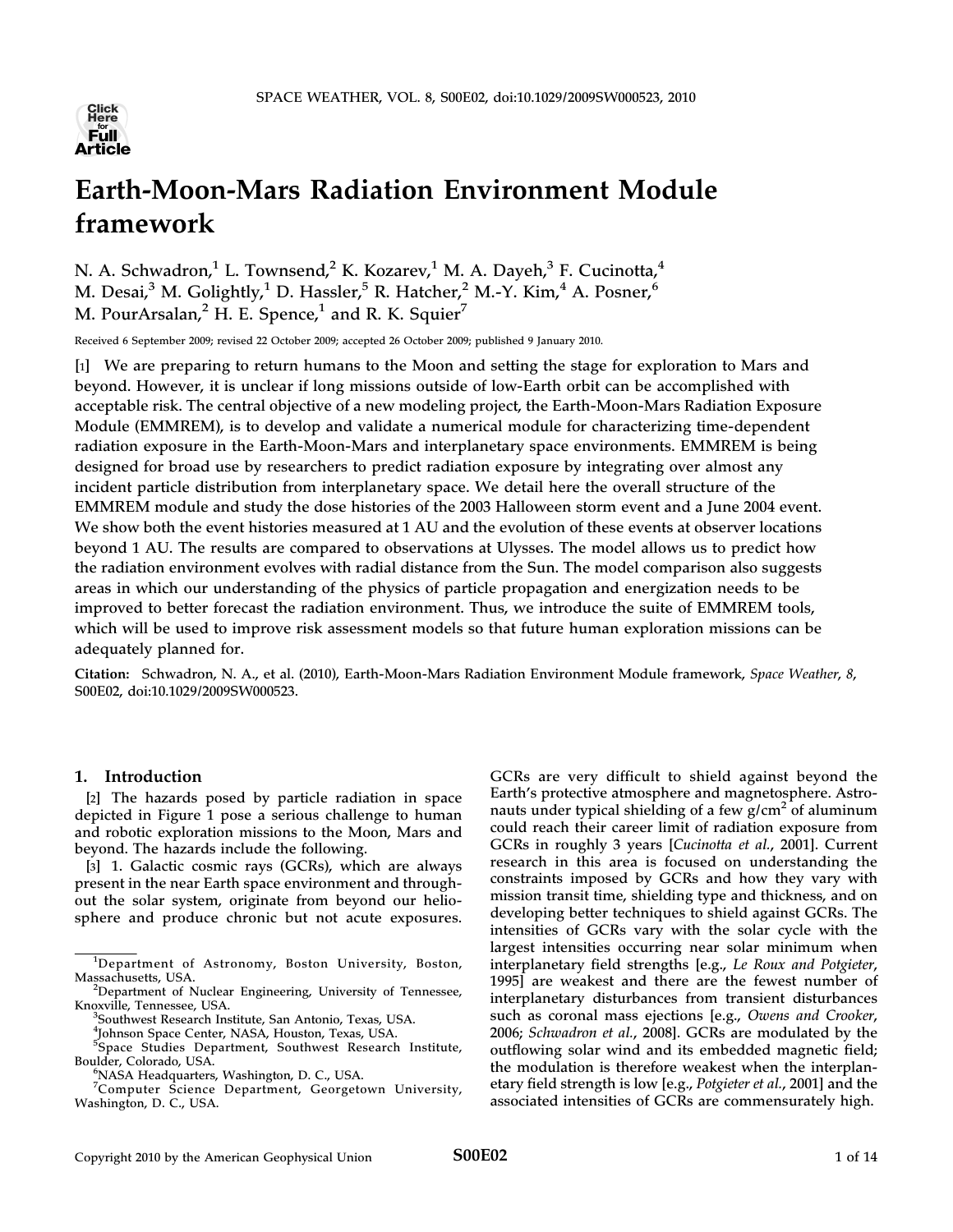

Figure 1. EMMREM provides a suite of numerical modules to characterize time-dependent radiation exposure from the hazards posed by space radiation: (top) galactic cosmic rays from outside our solar system and from (middle) shocks and (bottom left) flares often driven by (bottom right) coronal mass ejections.

[4] 2. Solar energetic particle (SEP) events (which we define to include ions; also solar particle events (SPEs)) are also dangerous to astronauts outside of Earth's protective layers (the atmosphere and magnetosphere). Current research in this area focuses on developing the ability to predict when and where SEP events will occur and finding ways to adequately shield against SEP-associated particle radiation.

[5] 3. There are unique radiation environments at each planet and their satellites. We have thoroughly characterized the locations of the radiation belts at Earth, which allows us to reduce the hazard they pose by rapidly transiting them. Human and robotic exploration of other planets and satellites requires that we adequately characterize planetary radiation environments and develop appropriate mitigation strategies and adequate shielding. Shielding is often considered the solution to space radiation hazards. Very high energy radiation (e.g., >100 MeV), however, produces secondary penetrating particles such as neutrons and nuclear fragments in shielding material. Some types of shielding material may actually increase the radiation hazard [Wilson et al., 1999]. The radiation hazard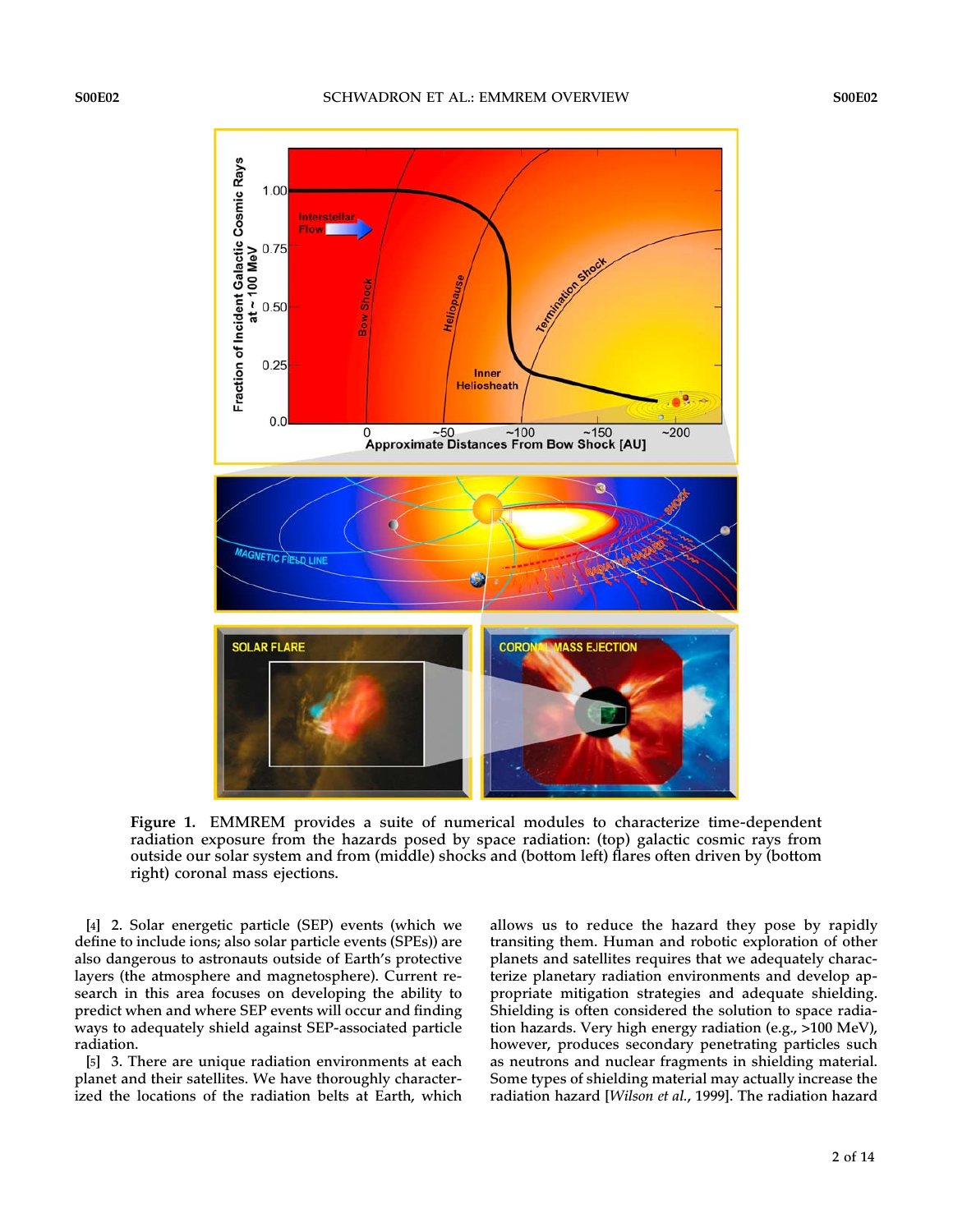

Figure 2. EMMREM provides an important link from the Space Science to Space Exploration programs by characterizing time-dependent radiation exposure from simulated and observed particle radiation events. The focus in EMMREM on validation studies provides a means for significant uncertainty reduction.

is not sufficiently well characterized to determine if long missions outside of low-Earth orbit can be accomplished with acceptable risk [Cucinotta et al., 2001].

[6] Estimates of radiation hazards may be inaccurate through incomplete characterization in terms of net quantities such as accumulated dose. Time-dependent characterization often changes acute risk estimates [Cucinotta, 1999; Cucinotta et al., 2000; George et al., 2002]. Events with large accumulated doses but relatively low dose rates (<30 rad/h) pose significantly reduced risks. More complete characterization of radiation hazards requires that models take into account time-dependent radiation effects according to organ type, primary and secondary radiation composition, and acute effects (vomiting, sickness and, at high exposures, death) versus chronic effects (such as cancer). Further, to reduce uncertainties in predictions of radiation hazards, radiation exposure models should be tested with direct observations. This requires detailed knowledge of radiation detectors and accurate detector response models [Nikjoo et al., 2002].

[7] We introduce here the Earth-Moon-Mars Radiation Environment Module (EMMREM), which is designed to predict the radiation environment at Earth, the Moon, Mars and throughout the interplanetary medium in the inner heliosphere. Section 2 describes the EMMREM project and the framework of modules associated with it. Section 3 describes EMMREM results applied to two recent SEP events. We highlight, in particular, areas of development required to improve radiation characterization and hazard prediction. Section 4 summarizes the article.

### 2. EMMREM Project and Framework

[8] Prediction of the radiation environment through the inner heliosphere requires an understanding of how evolving disturbances generate energetic particles, and how the energetic particles subsequently propagate and evolve through the inner heliosphere. There is a large effort in the space physics community to address these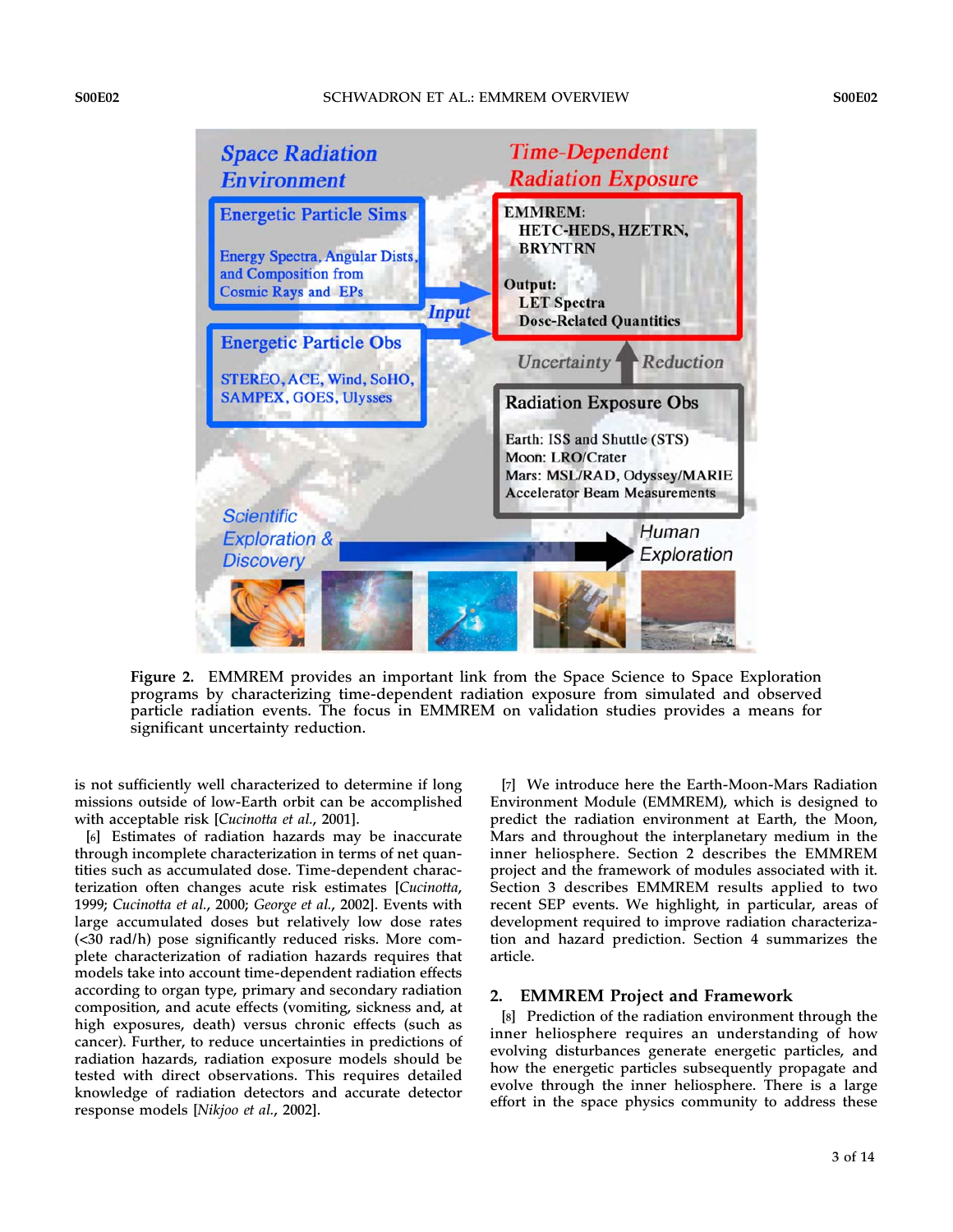

Figure 3. EMMREM provides a series of primary and secondary transport modules for the prediction and validation of particle radiation environment.

underlying questions. The central challenge in EMMREM is to develop flexible interfaces to the models and observations made in the space science community to assess the radiation environment.

[9] We have currently developed a first version of the EMMREM system, which consists of two primary pieces: The Energetic Particle Radiation Environment Module (EPREM) solves for the propagation and acceleration of energetic particles in the evolving magnetic fields of the inner heliosphere with input based on observations from satellites; the Baryon Transport Module (BRYNTRN) is a deterministic, coupled proton-neutron space radiation transport model that transports incident protons and their secondary products (protons, neutrons, deuterons, tritons, helions, and alphas) through shields of arbitrary composition and thickness [Wilson et al., 1991]. EMMREM takes input based on solar energetic particle observations or simulations, propagates observed time series through the inner heliosphere, and derives the flux and dose time series at observers distributed throughout the inner heliosphere. The EMMREM framework is broken down based on the four pieces shown in Figure 2 and detailed in Figure 3.

[10] 1. The interplanetary source input provides the interplanetary energy spectrum, composition and angular

distributions (SEPs, ACRs and GCRs) based on simulations, observed events and interplanetary conditions, or user-specified input. We are developing a database (available online) of simulated and observed events and time series.

[11] 2. The scenario/environment submodule transforms the interplanetary source energy spectra, composition and angular distributions based on shadowing by the planetary body, deflection/trapping by planetary magnetic fields, and propagation to different locations through the inner heliosphere. We are currently using the EPREM module for this purpose.

[12] 3. The radiation transport submodule describes the interaction of incident ionized particles with atmospheres, shielding material and tissue, including production of secondary forms of radiation including neutrons, protons and heavy ion recoil atoms, utilizing output from the Scenario submodule. We are currently using a combination of BRYNTRN for solar proton events (SPEs) and lookup tables to derive the doses from GCRs for this submodule.

[13] 4. EMMREM output includes time-dependent doserelated quantities. Events, time series, and case studies for validation are also collected into the online database.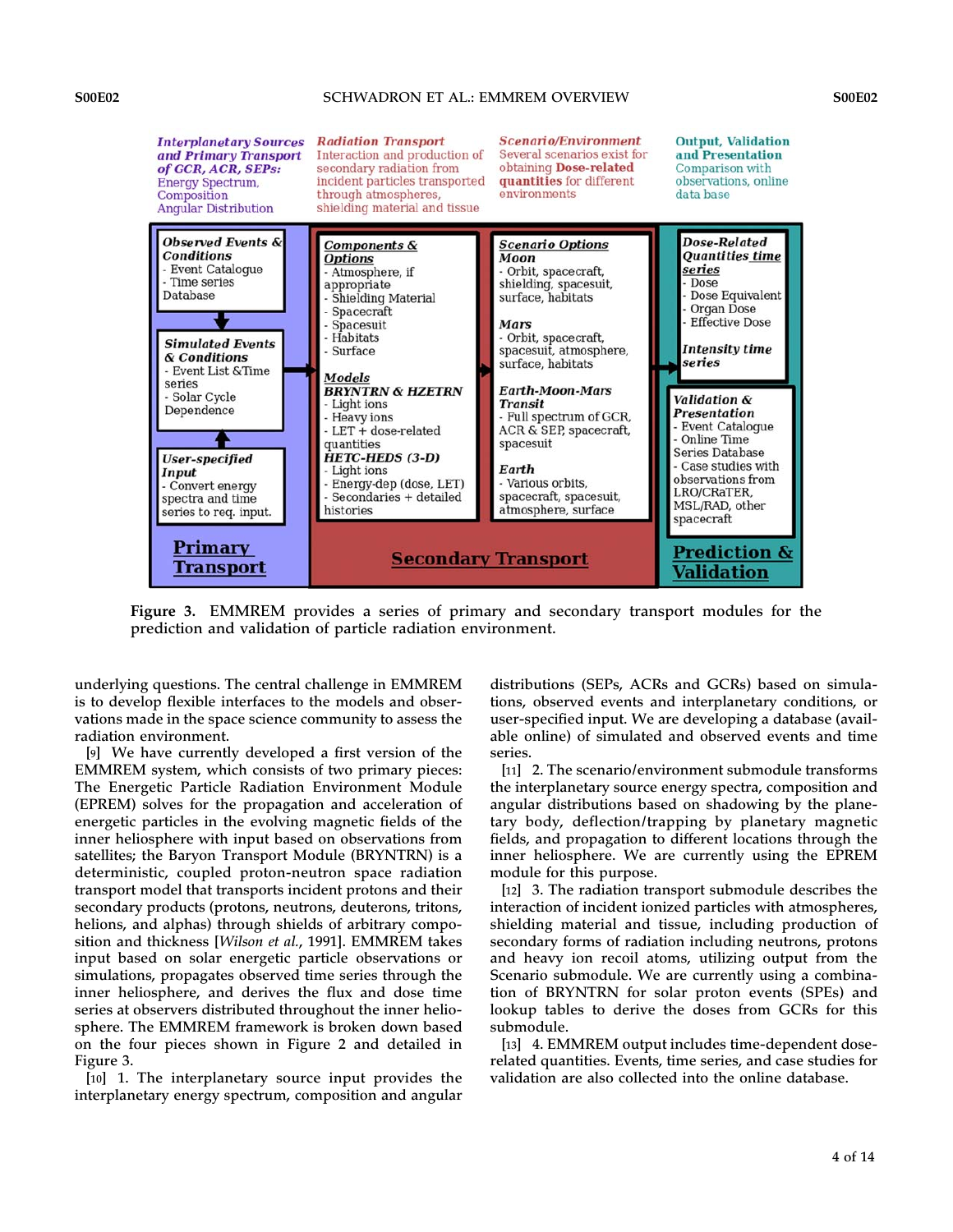

Figure 4. A three-dimensional system node is followed out with the evolving solar wind to solve the particle transport and acceleration equations in the Energetic Particle Radiation Environment Module. In the node mesh used here, we have focused on the ecliptic plane containing the Earth, the Moon, and Mars. The Ulysses spacecraft was also near the ecliptic plane during the observational periods studied in the paper.

#### 2.1. Interplanetary Source Input

[14] We have identified candidate SEP events and will develop a detailed event catalog for solar cycle 23 (the current catalog contains 7 events). This catalog includes energetic particle, plasma, magnetic field, and flare data from different instruments (whenever available) on board the Advanced Composition Explorer (ACE) [Stone et al., 1998], Solar Heliospheric Observatory (SOHO) [Domingo et al., 1995], the Geostationary Operational Environmental Satellite (GOES) series, Mars Odyssey [Saunders et al., 2001], and Ulysses [Wenzel et al., 1992] spacecraft.

[15] For EPREM energetic particle input, we have obtained and verified proton data from GOES/SEM-EPS [Sauer, 1993] and SOHO/ERNE [Torsti et al., 1995] over a broad energy range  $(1-500 \text{ MeV}$  in case of GOES) at different time resolutions (1, 3, and 24 h) for all candidate events and provided data sets in a self-describing file format that is used in the EMMREM code. We have visualized the magnetic and radial alignment between the flare location and each spacecraft using ephemeris data. We have also developed a prioritized event list and data sets with relevant plasma and magnetic field quantities (speed, density, magnetic field) over a series of Carrington rotations.

[16] These SEP events and data sets will be made available for study online at the EMMREM Web site at BU and at the Community Coordinated Modeling Center (CCMC). In this paper, we show three examples of results from EMMREM event catalog. In addition to the EMMREM event catalogs, we are currently developing the capability to select arbitrary time series from the GOES database (http://www.swpc.noaa.gov/ftpmenu/lists/ pchan.html). This capability will be available to users through the BU Web site and the CCMC.

# 2.2. Energetic Particle Radiation Environment Module

[17] EPREM traces individual nodes along magnetic field lines as they are carried out with the solar wind and solves the energetic particle transport equations in the comoving (Lagrangian) field aligned grid. Each grid node propagates out with the solar wind. In each time step  $\Delta t$ , a given node's displacement is simply  $\Delta x = \Delta t V(x)$  where x is the grid location and  $V(x)$  is the solar wind velocity. A snapshot of this evolving node mesh is shown in Figure 4. On the inner boundary, grid nodes are spawned and rotated by angles consistent with the solar rotation rate at each time step. Grid nodes, like magnetic field lines, are frozen into the solar wind flow. Hence, the configuration of grid nodes naturally follows a Parker spiral field configuration.

[18] At each time step, a shell of nodes is spawned at the inner boundary, the inner boundary is rotated, and the nested shells of nodes (node shells) are advanced outward, radially away from the inner boundary. If the solar wind is uniform, the node shells lie on nested spherical surfaces. However, if the flow is nonuniform the nested surfaces of node shells become distorted (nonspherical). On each shell, the location of a given node is where a field line pierces the shell, and a list of nodes traced through nested shells follows a magnetic field line.

[19] We have also developed a special class of nodes that links up to a given observer (a location at a planet, moon or a satellite, where energetic particle distributions are projected). We refer to these as observer nodes, and the magnetic field lines attached to them as observerconnected field lines. One set of observer-connected field lines can be seen in Figure 4 looping up and around slightly above the ecliptic on the right-hand side of the image. This group of field lines connects to an observer near the position of the Ulysses spacecraft. The nodes along observer-connected field lines also migrate outward with the solar wind flow, but their angular positions are continually adjusted so that a given observer-connected field line passes through the given observer.

[20] The energetic particle solver is updated on the observer-connected field lines in the same manner as on normal evolving field lines. This presents some issues with the time histories of MHD quantities on observerconnected nodes. However, energetic particle propagation timescales are short compared to large-scale plasma evolution. The observer-connected field lines approximate the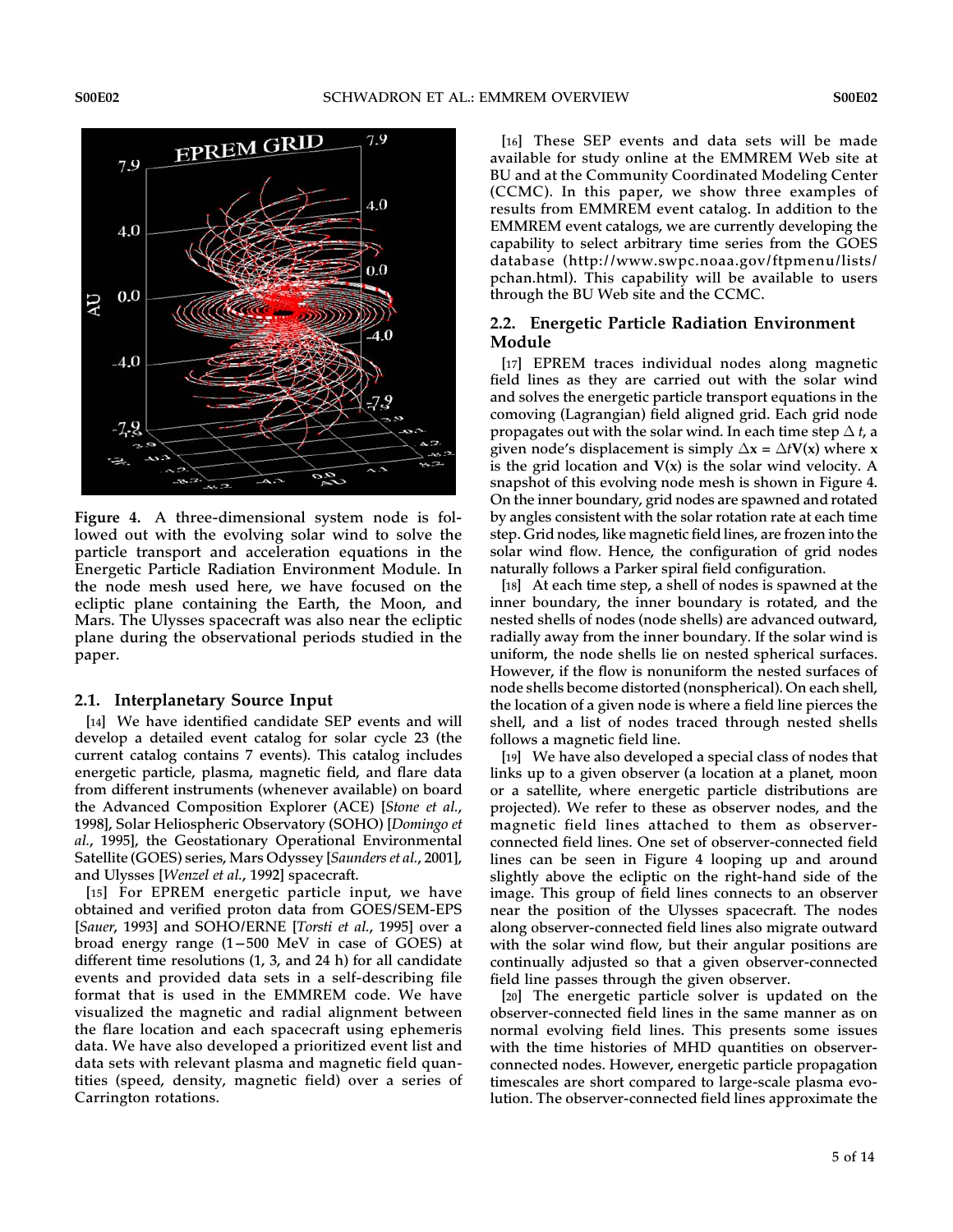conditions of energetic particle evolution as snapshots of the plasma conditions along the field line connected to the observer. Other mechanisms using interpolation of field lines near the observer were tried, but the proximity of nearest neighbor field lines varies with time introducing artificial temporal gradients in the predictions. The introduction of observer-connected field lines allows for much more accurate time histories.

[21] The grid has been set up to handle evolving flows. Interfaces have been constructed to both corotating MHD flow solutions (K. Kozarev et al., Streaming directionality and radiation effectiveness of a solar energetic proton event as modeled with the MHD-coupled EMMREM framework, manuscript in preparation, 2009) and to a new LFM-Helio MHD model under development by V. Merkin at Boston University (V. G. Merkin et al., LFM-helio: A new global heliosphere MHD model and initial results of coupling with EPREM, manuscript in preparation, 2009). In the simulations used in this paper, we assume a uniform solar wind flow, a density that falls off with the inverse square of radial distance from the Sun, and a nominal Parker spiral field configuration.

[22] Along each field line (a connected list of nodes) we solve for particle transport, adiabatic focusing, adiabatic cooling, convection, pitch angle scattering, and stochastic acceleration according to the formalism introduced recently [Kóta et al., 2005]. A slightly modified form of the focused transport equation [Skilling, 1971; Ruffolo, 1995; Tylka, 2001; Ng et al., 2003] is used to treat transport and energy change; however the coefficients are specified so they can be computed along nodes that move with the solar wind flow:

$$
\left(1 - \frac{\mathbf{V} \cdot \hat{e}_b v \mu}{c^2}\right) \frac{df}{dt} + v \mu \hat{e}_b \cdot \nabla F \n+ \frac{\left(1 - \mu^2\right)}{2} \left[ v \hat{e}_b \cdot \nabla \ln B - \frac{2}{v} \hat{e}_b \cdot \frac{d\mathbf{V}}{dt} + \mu \frac{d \ln\left(\frac{n r}{B^3}\right)}{dt} \right] \frac{\partial f}{\partial \mu} \n+ \left[ -\frac{\mu \hat{e}_b}{v} \cdot \frac{d\mathbf{V}}{dt} + \mu^2 \frac{d \ln\left(\frac{n}{B}\right)}{dt} + \frac{1 - \mu^2}{2} \frac{d \ln B}{dt} \right] \frac{\partial f}{\partial \ln p} \n= \frac{\partial}{\partial \mu} \left( \frac{D_{\mu\mu}}{2} \frac{\partial f}{\partial \mu} \right) - \frac{1}{p^2} \frac{\partial}{\partial p} \left( p^2 D_{pp} \frac{\partial f_0}{\partial p} \right).
$$
\n(1)

Here  $\hat{e}_b$  is the unit vector along the magnetic field,  $\mu$  is the cosine of the pitch angle,  $n$  is the solar wind density, *B* is the magnetic field strength,  $p$  is the ion momentum, the pitch angle diffusion coefficient is given by

$$
D_{\mu\mu} = \left(\frac{R_1}{r}\right)^{3/2} \frac{(1-\mu^2)v}{2\lambda_0},\tag{2}
$$

where the parallel mean free path at  $R_1 = 1$  AU is  $\lambda_0$ , and the coefficient associated with diffusion of particle speed (or equivalently, momentum) is

$$
\frac{D_{pp}}{p^2} = \eta^2 D_0 v / V. \tag{3}
$$

Here, the ensemble averaged square of the longitudinal field variations is  $\eta^2 = \langle (\vec{B} - B_0)^2 / B_0^2 \rangle$ , where  $\vec{B}_0$  is the mean magnetic field. The coefficient  $D_0$  characterizes the rate of stochastic acceleration. For reference, an average value of  $\eta^2 = 0.05$  is characteristic of the variations observed by Ulysses out near 4 AU in slow solar wind. This form for stochastic acceleration term was derived by Schwadron et al. [1996] based on Ulysses observations of interplanetary acceleration of pickup protons.

[23] The form of the stochastic acceleration term can be easily modified within the code. In the pickup ion application described here, we take a value of  $D_0 = 4 \times 10^{-6}$  s<sup>-1</sup>. The distribution function is averaged over gyrophase and is a function of time, position, particle momentum, and pitch angle:  $f = f(t, x, p, \mu)$ .

[24] The formulation of the pitch angle diffusion coefficient is also highly flexible. The expression for the pitch angle scattering term (2) is based on previous applications; however, in the future when coupled to MHD solutions, it may become convenient to express the mean free path as a function of the plasma density. For example, if the diffusion coefficient scales with the plasma density, the scattering mean free path will become smaller near enhanced density structures such as foreshocks.

[25] The advantage of the focused transport formulation in (1) is that coefficients are expressed as time derivatives in the frame of reference moving with the plasma. Therefore, in the system of nodes that move with the plasma in EPREM (Figure 4), most of the focused transport coefficients are obtained simply by differencing the state quantities (e.g., density, field strength, plasma velocity) at each node between the updated values (at time  $t$ ) and the values at the previous time step (at time  $t - \Delta t$ ). Since node lists follow field lines, the field line gradients needed in the second term of (1) are easily computed. This leaves the pitch angle and energy diffusion to be solved as a matrix inversion.

[26] Cross-field diffusion and drift are also solved for within EPREM. At each time step and at each node, we update the distribution based on equation (1). The isotropic portion of the distribution function is formed from the average of the distribution over pitch angle,  $f_0(t, x, p) =$ average of the distribution over pitch angle,  $f_0(t, x, p) =$ <br> $1/2 \int_{-1}^{1} d\mu f(t, x, p, \mu)$  and is then updated at each time step in a separate routine according to the following convection-diffusion equation [Jokipii et al., 1977; Lee and Fisk, 1981]:

$$
\frac{\partial f_0}{\partial t} = \nabla \cdot (\kappa_\perp \cdot \nabla f_0) - \mathbf{v}_D \cdot \nabla f_0 = 0, \tag{4}
$$

where

$$
\mathbf{v}_D = \frac{cvp}{3q} \nabla \times \left(\frac{\mathbf{B}}{B^2}\right).
$$
 (5)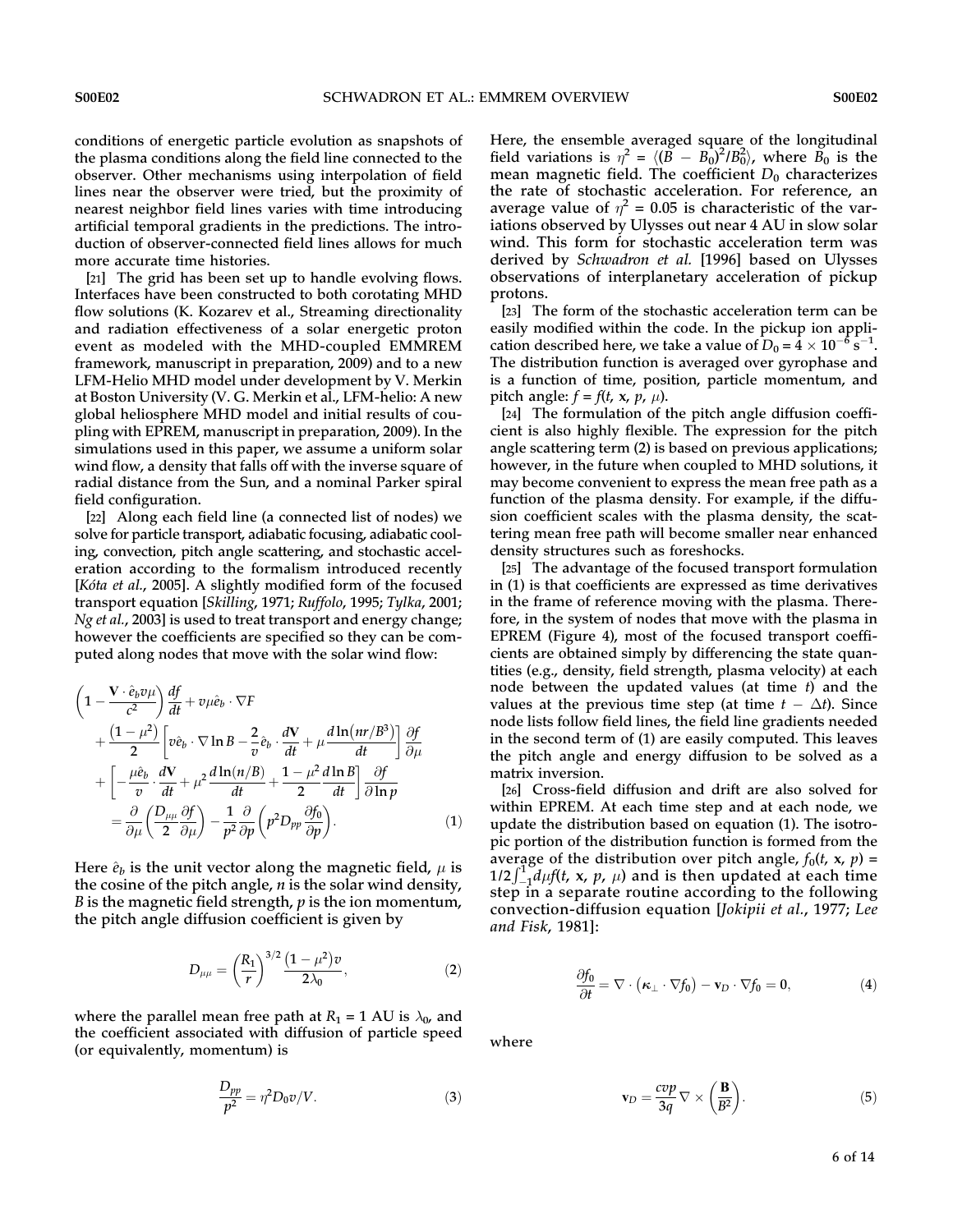

Figure 5. Comparison between results from the EPREM code  $(f_0$  is the isotropic part of the distribution function calculated by the model) and the analytic models of Vasyliunas and Siscoe [1976], which neglects stochastic acceleration (solid curve), and Schwadron et al. [1996], which includes stochastic acceleration. Pickup ions are included through a source term that injects a pickup ion ring distribution. Time steps are  $\sim$ 10 min, and it requires about 30 time steps to converge to a solution.

Note that diffusion has been neglected from (4) since it is already solved for in the focused transport equation (1). In both the case of drift and perpendicular diffusion we use an explicit differencing method applied to the node shells. We identify the North, East, West and South nearest neighbors of each node. We then find the gradients associated with the nearest neighbor differences applied to the isotropic distribution. The gradients are then projected perpendicular to the field to determine the diffusion term. The drift term is solved as the dot product of the drift velocity with the gradient operator based on nearest neighbor differences of the isotropic distribution function. In this case, it is relatively straightforward to solve this gradient operator to second order. The drift velocity is solved assuming that the local structure of the field is functionally similar to the Parker spiral. The ratio of the azimuthal field to the radial field, the field strength, and polarity are used to solve for the local structure of the field (making no assumption about distance from the Sun). The curl is then applied using the functional form of the Parker magnetic spiral, and the drift velocity is solved analytically. This avoids numerical difficulties in computing the curl operator, but approximates the drift according to a Parker spiral field structure, which has no azimuthal velocity component. In practice, even with large transient disturbances, the spiral structure is largely retained (becoming overwound or underwound depending on whether the local field is compressed or rarefied) and the drift velocity calculated using this technique retains the main features of the curvature and gradient drift.

[27] The energetic particle solver is broken up into five separate steps, in which we solve the change to the distribution function at each node due to (1) adiabatic change (the term involving  $\partial f/\partial \ln p$  in (1)), (2) diffusive streaming (the  $v\mu\hat{e}_b \cdot \nabla f$  and  $\partial/\partial \mu$ {[D<sub> $\mu\mu$ </sub>/2] $\partial f/\partial \mu$ } and the adiabatic focusing terms involving the  $\partial f/\partial \mu$  operator), (3) shell diffusion (perpendicular diffusion), (4) drift (curl and gradient drift), and (5) diffusive acceleration (involving the  $\{1/p^2\}\partial/\partial p\{p^2D_{pp}\partial f_0/\partial p\}$ ). There is a single macrotime step in which all sub-time steps are applied and the energetic particle solution for the distribution function at each node is advanced. In each of the sub-time steps, we solve for the time change needed to maintain numerical stability and then advance by a series of these smaller sub-time steps to achieve the macrotime step. The macro-time step must be small enough so that the individual substeps remain tightly coupled. In the runs described in this paper, we have used macro-time steps on the order of tens of seconds, and the sub  $-$  time steps can be as small as 1 s intervals. The smallest sub – time steps are regulated by diffusive streaming at the highest levels in the energy grid. In practice, we apply the criterion that the sub-time steps cannot be more than an order of magnitude smaller than the macro-time steps, insuring the substeps remain tightly coupled.

[28] The energetic particle solvers have been developed to work robustly over a wide range of energies. As such, we have applied the code for both relatively low energy pickup ions (500 eV to 10 keV) and much higher energy solar energetic particle events (1 MeV to 1 GeV). For example, Hill et al. [2009] applied EPREM to study the evolution of pickup He<sup>+</sup> and suprathermal solar wind  $He^{++}$  as a function of distance from the Sun. In this application we used a lower-energy boundary near 500 eV/nucleon, which is substantially lower than the injection energy of pickup ions. The pickup ions were injected as a ring distribution. We took an upper energy boundary at 100 keV and an energy grid composed of 100 logarithmically spaced steps. The solar wind alphas were assumed to adopt the form of the kappa distribution beneath the energy boundary. The two lowest-energy steps near 500 eV were then updated with appropriate values from the kappa function at each time step. We validated our solution method at low energies by comparing numerical to analytic solutions.

[29] An example of a validation run is shown in Figure 5 for pickup He<sup>+</sup>. We show 4 time steps as the code converges to a solution. The solution is compared to two analytic functions: the Vasyliunas and Siscoe [1976] solution (solid curve); and the analytic solution of Schwadron et al. [1996]. These solutions were taken at 4 AU with identical values for the neutral interstellar densities  $(0.01 \text{ cm}^{-3})$ , spatial distribution (we use an  $\exp(-l/r)$  spatial distribution with  $l = 1$  AU), production rate  $(3.5 \times 10^{-7} \text{ s}^{-1})$  at 1 AU), and stochastic acceleration rate as given above. It can be seen that the numerical model converges, and slightly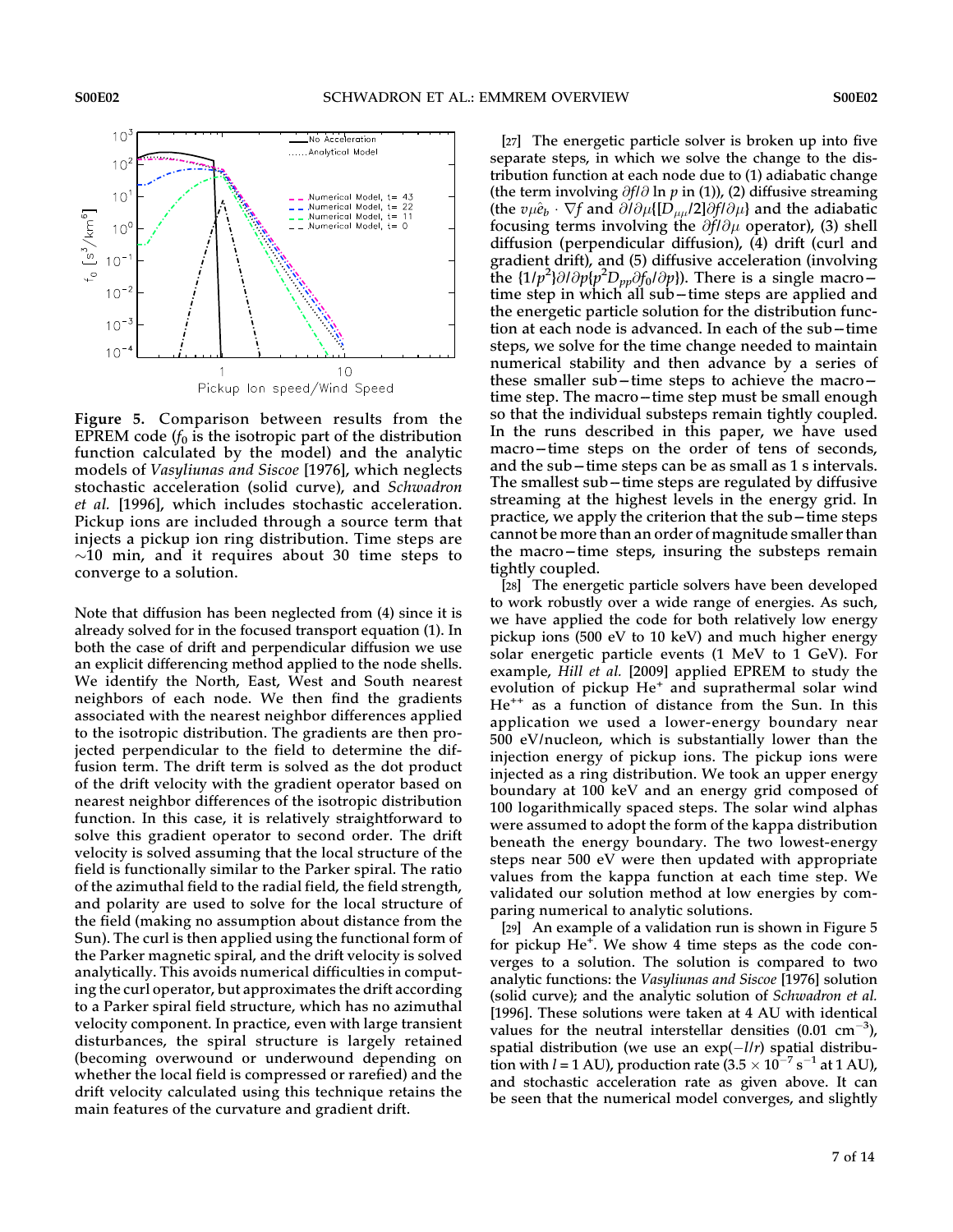exceeds the analytic model at higher energies. This slight excess is not a numerical error. The numerical model includes terms that are neglected in the analytic model. Most importantly, the numerical model includes pitch angle diffusion with a scattering mean free path of 1 AU, and therefore diffusive streaming of pickup ions. There is an outward gradient in the pickup ions, which causes a slight excess in the distribution at higher energies where the pickup ions have higher mobility and stream in from beyond 4 AU. Overall, the agreement between the analytic model and the numerical model is excellent.

[30] The validation run in Figure 5 is one example of a number of validation runs that have been performed. We have also built the code so that modules for updating the energetic particles can be interchanged easily. As such, the code itself will likely be updated and improved continually.

[31] The EPREM code was designed for a wide array of energetic particle applications using a range of energies from suprathermal ions, pickup ions, low-energy energetic particles and up to GeV cosmic rays. This flexibility is afforded by the application of robust solvers applied in the comoving reference frame, and the ability to modify the energy range, step size, and the application of boundary conditions in energy space.

## 2.3. EMMREM Baryon Transport Module

[32] The EMMREM specific version of the BRYNTRN code (Looping BRYNTRN [Wilson et al., 1991]) is a FORTRAN code driven by a parallelized Perl script, which loops over a series of snapshots of the proton differential flux at different steps in a time series. The code is capable of performing near real-time simulations of SEPs that provide organ doses and dose equivalents, using computerized anatomical models of the shielding of radio-sensitive organs, for thinly shielded spacecraft. The code has been used for various studies involving several large historical SEP events.

[33] The interface for the BRYNTRN code enables it to accept input from the EPREM module. The user-supplied input mode of BRYNTRN was identified as the method of choice and an interface shell developed at UT to enable a seamless input into the transport module [Hatcher et al., 2009].

[34] A 3-layer version of BRYNTRN that incorporates Mars atmosphere shielding effects has been configured to calculate dose and dose equivalent for Martian surface and atmosphere scenarios (L. Townsend et al., Transmission of solar energetic particles and galactic cosmic rays through the Mars atmosphere, manuscript in preparation, 2009). Fluence or flux distributions will be considered in the future. The code has been used to develop a lookup table of effective dose, organ doses and dose equivalents behind thicknesses of aluminum shielding relevant to habitat or surface rover configurations anywhere on the Martian surface. A lookup table is required because the SEP protons must be transported through as much as  $500$  g/cm<sup>2</sup> of shield materials. Calculations at such depths

cannot be carried out in near real time simulations. A BRYNTRN version has also been configured to calculate dose in Silicon for comparison with future dosimeter measurements anywhere on the surface of Mars.

## 2.4. Galactic Cosmic Ray Doses

[35] A 3-layer version of HZETRN 2005 that incorporates Mars atmosphere shielding effects has been configured to calculate GCR dose and dose equivalent for Martian surface and atmosphere scenarios (Townsend et al., manuscript in preparation, 2009). The code has been used to develop a lookup table of daily effective dose, organ doses and dose equivalents behind thicknesses of aluminum shielding relevant to habitat or surface rover configurations anywhere on the Martian surface. The Badhwar-O'Neill GCR model for interplanetary magnetic field potentials ranging from the most highly probable solar minimum (450 MV) to solar maximum conditions (1800 MV) in the solar cycle is used as input into the calculations. This model is the standard one used for space operations at the Space Radiation Analysis Group (SRAG) at NASA Johnson Space Center. A lookup table is used because the large spread in interplanetary magnetic field conditions, large numbers of GCR ion species and their many reaction product secondary particles must be transported through as much as  $500$  g/cm<sup>2</sup> of shield materials. Calculations of such complex spectra at such depths take approximately half a day for each possible spectrum and cannot be carried out in near real time simulations. Also, since GCR intensities change very little from day to day, daily dose and dose equivalent estimates are sufficient and are consistent with the typical time frames for SEP event exposures, thereby enabling relative comparisons to be made between them. In addition, the HZETRN 2005 code itself is export controlled, which precludes it from being publicly available, although its use to generate dose data for this project is approved and licensed by NASA Langley Research Center. HZETRN 2005 was selected for use in the project, over earlier, publicly released versions of HZETRN, because it is the most up to date and complete version available.

[36] Figure 6 shows an example of the calculation of dose rate from GCRs. We show here the dose rates in 1 g/cm<sup>2</sup> of water (Figure 6, top) and 10  $g/cm<sup>2</sup>$  of water (Figure 6, bottom), which are used as proxies for skin doses and blood forming organ (BFO) doses, respectively, behind various thicknesses of Al. The Al thicknesses serve as proxies for shielding of a nominal spacesuit (0.3 g/cm<sup>2</sup>), a thick spacesuit (1  $g/c<sup>2</sup>$ ), nominal spacecraft shielding (5  $g/cm<sup>2</sup>$ ) and thick spacecraft shielding (a storm shield; 10 g/cm<sup>2</sup>). More detailed organ doses have also been solved for using HZETRN 2005 and are detailed by Townsend et al. (manuscript in preparation, 2009).

[37] The GCR dose rates are shown as a function of the modulation potential, which is the approximate energy loss of a galactic cosmic ray on its entry through the heliosphere. The modulation potential varies with the solar cycle. During solar maximum, larger interplanetary field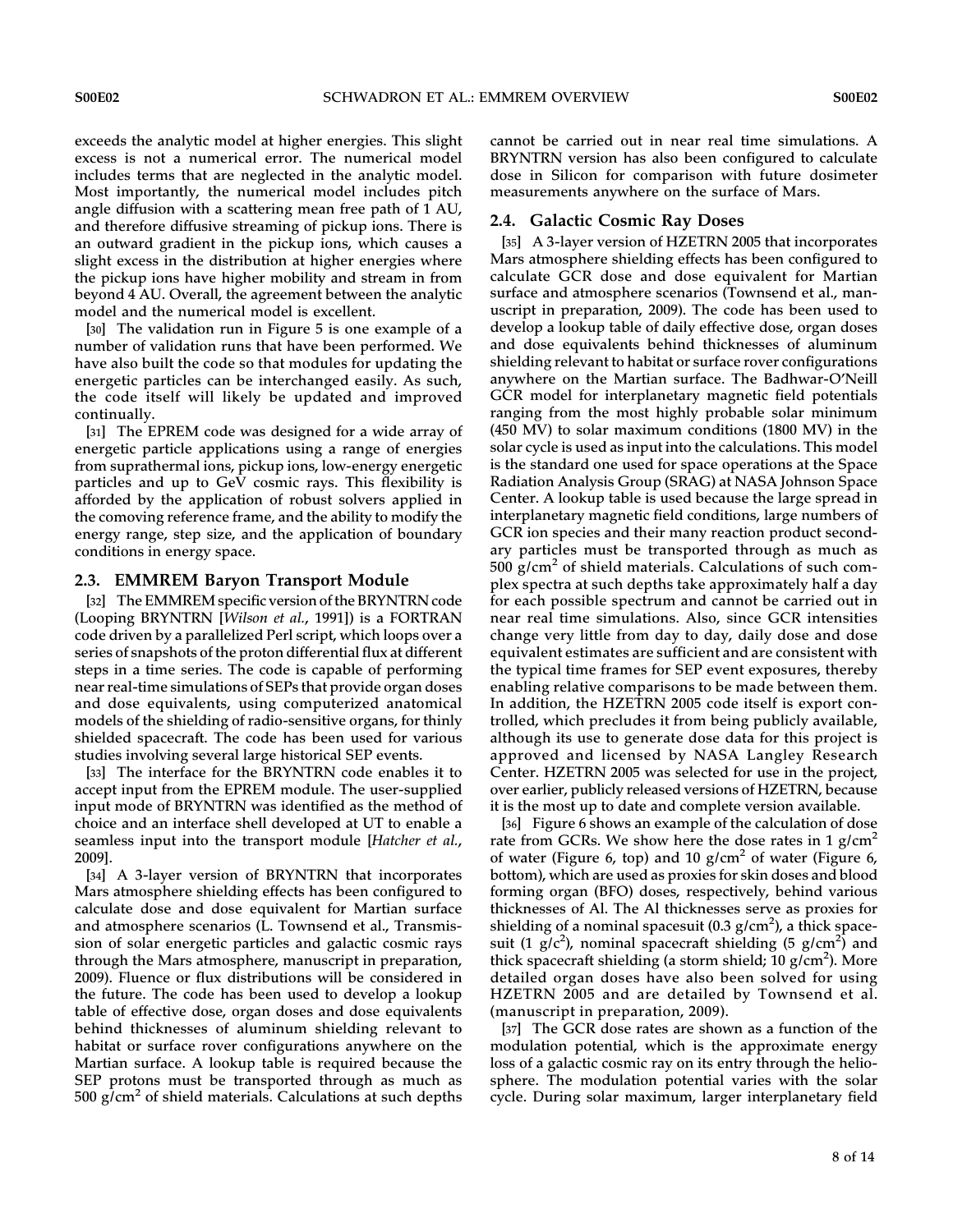

Figure 6. Dose rates of galactic cosmic rays (GCRs) through various thicknesses of Al and water. The Al thicknesses serve as proxies for a nominal spacesuit thickness (0.3 g/cm<sup>2</sup>), a thick spacesuit (1 g/cm<sup>2</sup>), nominal spacecraft shielding (5 g/cm<sup>2</sup>), and thick spacecraft shielding (a storm shelter, 10  $g/cm<sup>2</sup>$ ). The water thicknesses serve as proxies for (top) skin doses (1 g/cm<sup>2</sup>) and (bottom) blood forming organ (BFO) doses  $(10 \text{ g/cm}^2)$ . The GCR intensity is characterized as a function of the modulation potential, defined as the energy loss of GCRs from the outer modulation boundary [Badhwar and O'Neill, 1994]. The incident spectrum at the modulation boundary is from O'Neill [2006]. We also show the modulation potential from the most recent solar minimum and solar maximum (vertical lines) at 1 AU (solid lines) and 1.5 AU (dashed lines).

strengths and the presence of closed magnetic flux from coronal mass ejections [Schwadron et al., 2008] causes stronger GCR modulation and decreases the flux of GCRs in the inner solar system (e.g., near the Earth, Moon and Mars). Therefore the modulation potential is larger near solar maximum. We show as vertical solid lines in Figure 6 the modulation potential derived from neutron fluxes at Earth [O'Neill, 2006] near solar minimum in 2008 and near solar maximum in 2002. The modulation potential is derived from the modulation parameter,

$$
\phi(r) = \int_{r}^{R_b} \frac{V(x)}{3\kappa_1(x)} dx, \tag{6}
$$

where the modulation potential is  $\Phi = |Ze|\phi(r)$ , the integral extends from the inner boundary at radius  $r$ to the outer modulation boundary  $R_b$ , the solar wind speed is  $V(x)$  and  $\kappa_1(x)$  is related to the radial diffusion coefficient,  $\kappa$ . In particular, the form for  $\kappa$  is based on a fit to the observed spectrum over time and species [O'Neill, 2006]:  $\kappa = \kappa_1(r)P\beta$  where P is the rigidity in GV,  $\beta$  is the particle speed over the speed of light,  $\kappa_1(r) \propto 1+$ 

 $(r/r_0)^2$  and  $r_0 = 4$  AU. Equation (6) is solved explicitly so that the modulation potential at a given radial distance at time,  $\Phi(r, t)$ , can be determined from the modulation potential inferred at  $r_1 = 1$  AU,  $\Phi_1(t)$ :

$$
\Phi(r,t) = \Phi_1 \bigg( \frac{\arctan(R_b/r_0) - \arctan(r/r_0)}{\arctan(R_b/r_0) - \arctan(r_1/r_0)} \bigg). \tag{7}
$$

The vertical dashed lines then show the modulation potential near Mars (at 1.5 AU) during the periods near solar max and min. The modulation potential near Mars is only slightly lower than that near 1 AU.

[38] The doses derived in Figure 6 are substantial compared to the career effective dose limits for 1 year missions [NASA, 2007, Table 3]. For example, a 40 year old male and female have a career dose limits for a 1 year mission of 80 cSv and 62 cSv, respectively. However, the use of proxies generally can lead to an overestimate of expected doses. Nevertheless, GCRs represent a significant issue for longterm exposure to the space environment.

#### 3. Examples of EMMREM Event Runs

[39] Although the studies of pickup ions and suprathermal ions at low energies have helped substantially in the development of EPREM, the applications that are most critical to the EMMREM project treat much higher energy ions (1 MeV to 1 GeV). We have developed interfaces to the secondary transport modules and lookup tables that allow us to compute doses and dose rates from essentially any model or observational data set that generates distribution functions and time series. For example, an interface to the PATH code [Verkhoglyadova et al., 2009] is currently in work (G. Zank et al., Modeling gradual solar energetic particle and energetic storm particle events using the physics based model PATH, manuscript in preparation, 2009).

[40] We have developed the functionality in EPREM to read data from GOES, ACE and other spacecraft and then project energetic particles into the inner heliosphere. We are pursuing the concept that operating spacecraft that observe energetic particles will allow us to assess the evolution of the radiation environment both near the spacecraft and throughout the near ecliptic regions of the inner heliosphere. The difficulty with this approach is that spacecraft observe energetic particles only at a single location. It is necessary to make some approximation to project the information from the one longitude (e.g., at geostationary orbit in the case of GOES) to all longitudes near 1 AU. We have attempted a number of approaches to the problem, but the simplest approach of projecting the time series observed at GEO to all longitudes is a sensible starting point. The Compton-Getting effect raises a small complication in transforming the differential intensity from the spacecraft reference frame into the natural frame of energetic particles, which comoves with the solar wind. At relatively high energies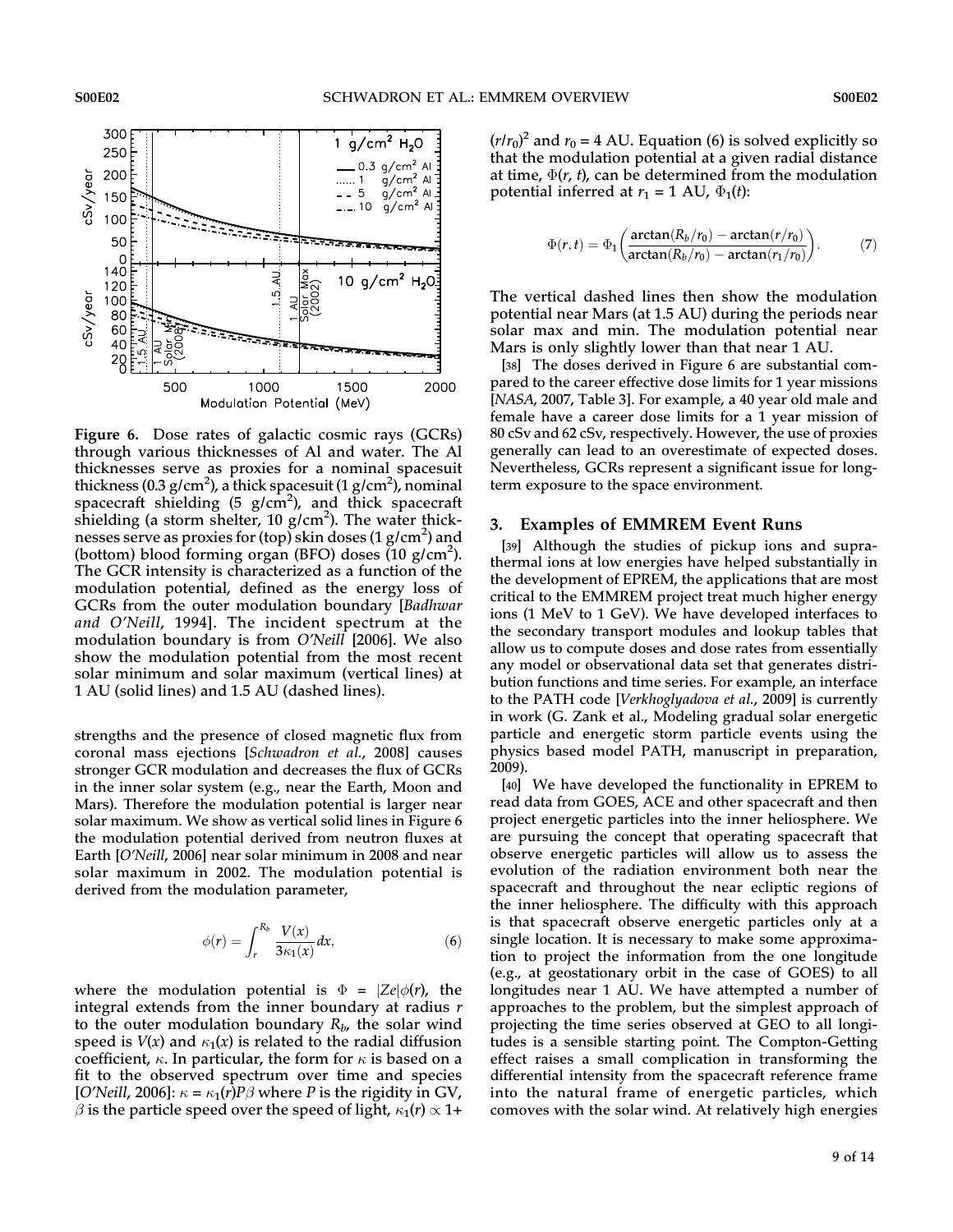

Figure 7. The configuration of an SEP on day 102 (12 April) of 2004. (left) The location of a flare (dashed line), the Earth connected field line (blue), the Mars connected field line (green), and the Ulysses connected field line (red). The shaded region shows a reference range of longitudes within  $45^{\circ}$  of the flare line. The vectors show the directions to the three observers. (right) The overall field configuration out to Ulysses.

(> MeV), this introduces only a small correction because the particle speed is so much larger than the solar wind speed.

[41] Figure 7 shows the field configuration, the alignment of the flare, and the configuration of the observers near the time of a relatively isolated flare that occurred on 12 April 2004. Ulysses in this case was on field lines almost

 $180^\circ$  off in longitude from the flare site and from the Earth connected field line. Nevertheless, we see in Figure 8 (right) that Ulysses observed this event. In fact, the simulation does a decent job of reproducing the data at Ulysses, particularly at the onset of the event and the peak intensities at different energies. The simulations do not include anomalous cosmic rays and galactic cosmic rays. This



Figure 8. (left) The 1 AU observed fluxes and (right) the particle fluxes integrated out to Ulysses along with the observed daily averaged PHA fluxes. In this event the Ulysses-connected field line is almost 180 $^{\circ}$  off of the Earth-connected field line and from the flare. Nevertheless, the event onset and integrated fluxes are comparable.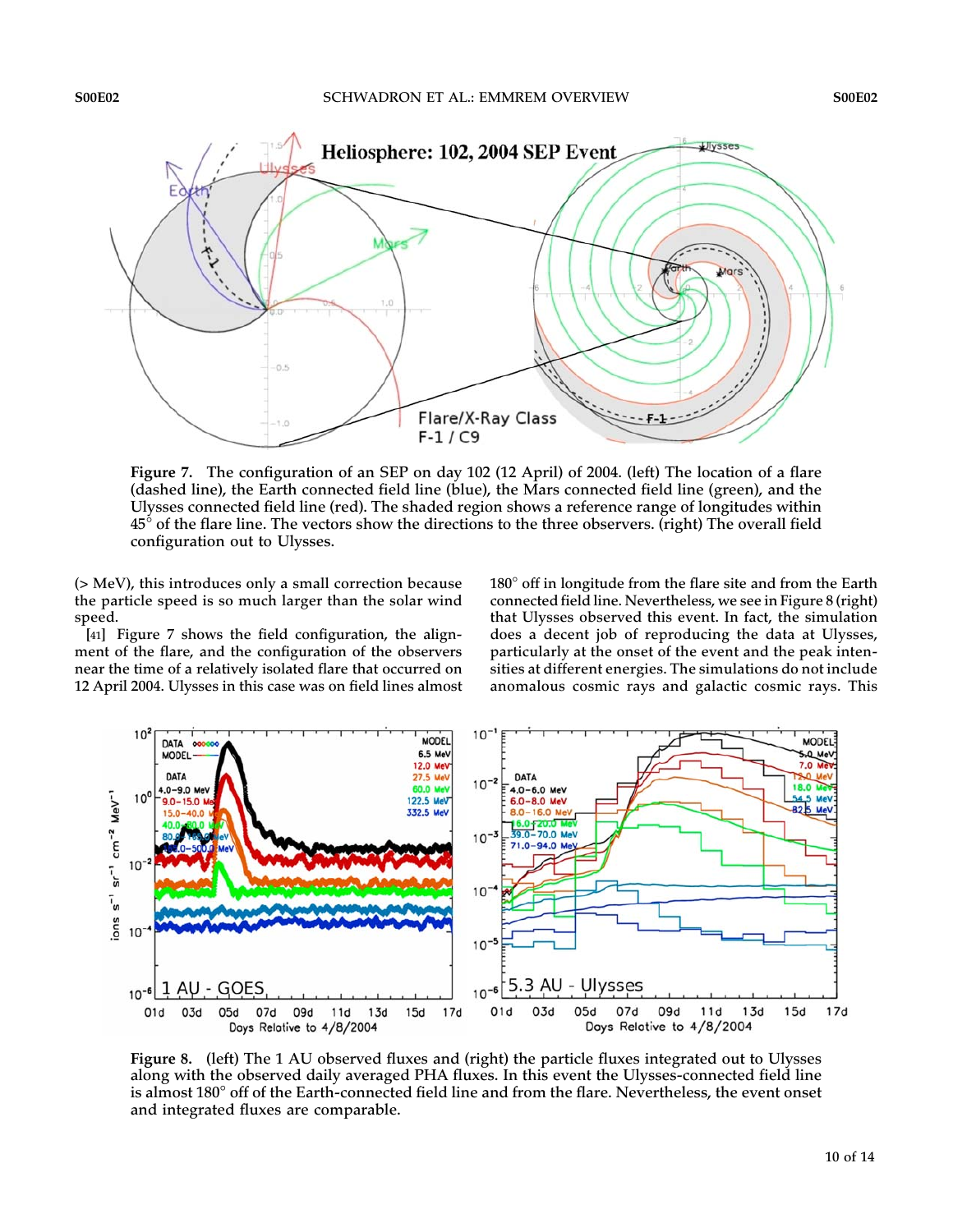

Figure 9. The configuration of October 2003 SEP events (the Halloween storms). (left) The location of the largest 5 flares (dashed lines) associated with this series of events [Lario et al., 2005], the Earth connected field line (blue), the Mars connected field line (green), and the Ulysses connected field line (red). Lario et al. [2005] studied these events in detail, and there were 10 shocks observed at ACE and 5 coronal mass ejections. The shaded region shows a reference range of longitudes within  $45^{\circ}$  of the first flare line (magnetically aligned with Earth). The vectors show the directions to the three observers. (right) The overall field configuration out to Ulysses. In this case, Ulysses, Mars, and Earth are fairly well aligned.



Figure 10. (left) The 1 AU observed fluxes and (right) the particle fluxes integrated out to Ulysses overplotted with the observed daily averaged PHA fluxes. In this complex event, the Ulyssesconnected field line is about 20 $^{\circ}$  off of the Earth-connected field line. Nevertheless, the event onset and integrated fluxes are comparable to those observed by Ulysses.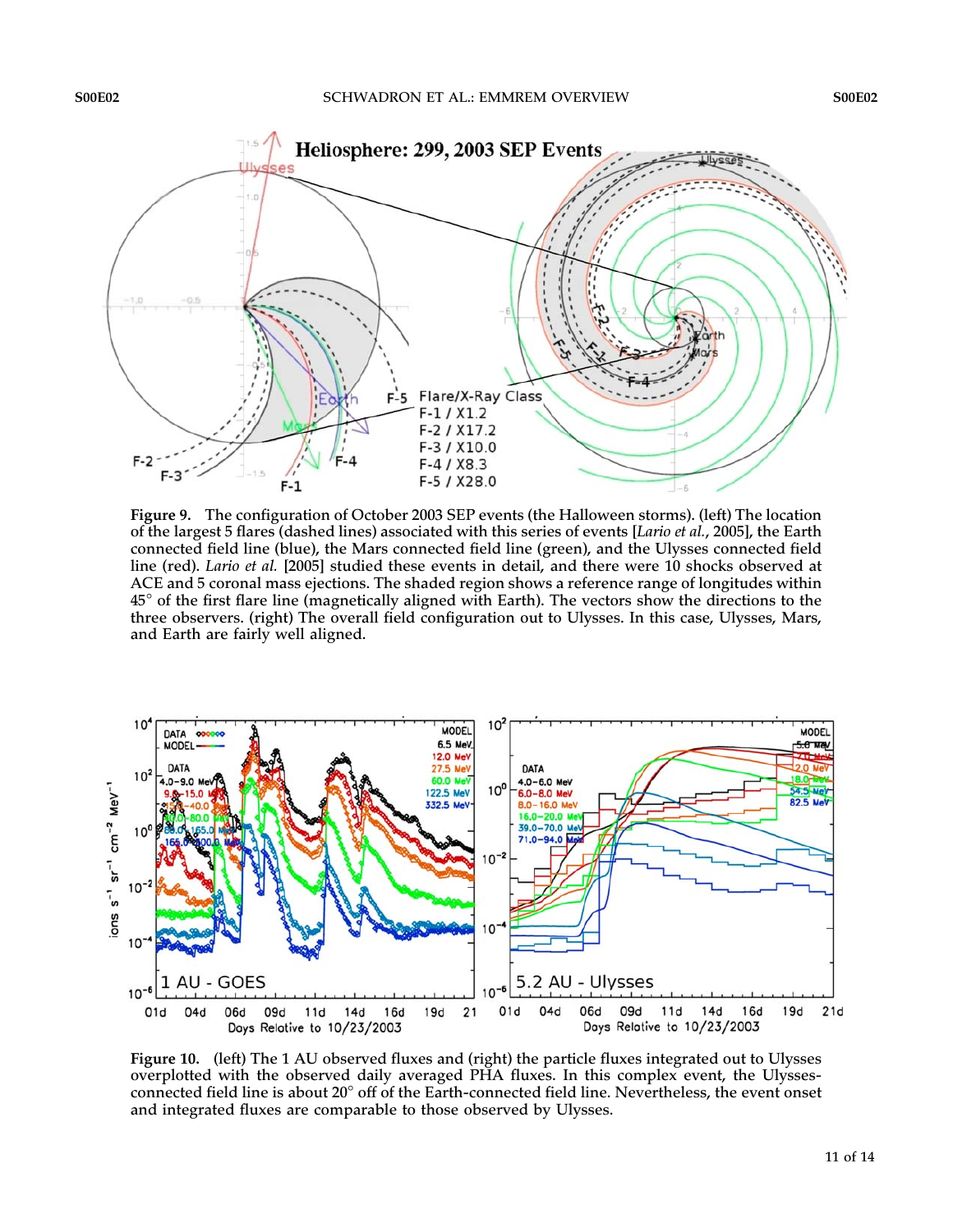

Figure 11. (top) Accumulated doses and (bottom) gray equivalent dose rates near Earth during the 2003 Halloween events. We show proxies for skin/eye dose  $(1 \text{ g/cm}^2 \text{ H}_2\text{O})$  and doses in BFO (10 g/cm<sup>2</sup> H<sub>2</sub>O) behind 0.3, 1, 5, and 10 g/cm<sup>2</sup> of shielding. The skin dose exceeds the 30 day limits as stated by NASA [2007] for shielding thicknesses up to 5 g/cm<sup>2</sup>.

makes it somewhat difficult to compare the data and model at higher energies, considering that this is not a large SEP event (Class C flare).

[42] There is an important detail in the simulation concerning the assumed scattering mean free path, which greatly affects the propagation and evolution of the event to Ulysses. We have assumed that the parallel scattering mean free path is proportional to particle rigidity to the 1/3 power and scale the mean free path by a nominal value at 1 GV rigidity. We have found that a 1 GV mean free path of 0.05 AU does a reasonable job with the event onsets at each of the observers (M. A. Dayeh et al., Proton intensity gradients and radiation dose equivalents in the inner heliosphere: Modeling and prediction, manuscript in preparation, 2009). The form we have assumed for the scattering mean free path is appropriate for the observed spectrum of background magnetohydrodynamic turbulence [e.g., Shalchi et al., 2006]; however, the scattering mean free path needed is fairly small, suggesting that the flare particles may be creating wave enhancements that reduce the mean free path. A more self-consistent waveparticle theory would likely improve the propagation model.

[43] A second much larger event, the Halloween storms of 2003, is shown in Figures 9 and 10. In this case, the field lines connected to the Earth, Ulysses and Mars are fairly well aligned. The modeled and observed data show general correlation, however the model over predicts the fluxes are Ulysses observed during the event.

[44] An example of the BRYNTRN dose rates (Figure 11, bottom) and accumulated doses (Figure 11, top) are shown for the near Earth space environment during the Halloween storms of 2003. In both cases we find that the skin doses exceed the 30 day limits (dashed horizontal line [NASA, 2007]) for Al shielding thicknesses less than 5  $g/cm<sup>2</sup>$ ,



Figure 12. (top) Accumulated doses and (bottom) gray equivalent dose rates at Ulysses during the 2003 Halloween events as predicted from fluxes propagated out from 1 AU by EPREM. We show the same proxies for the skin/eye and BFO doses as in Figure 11.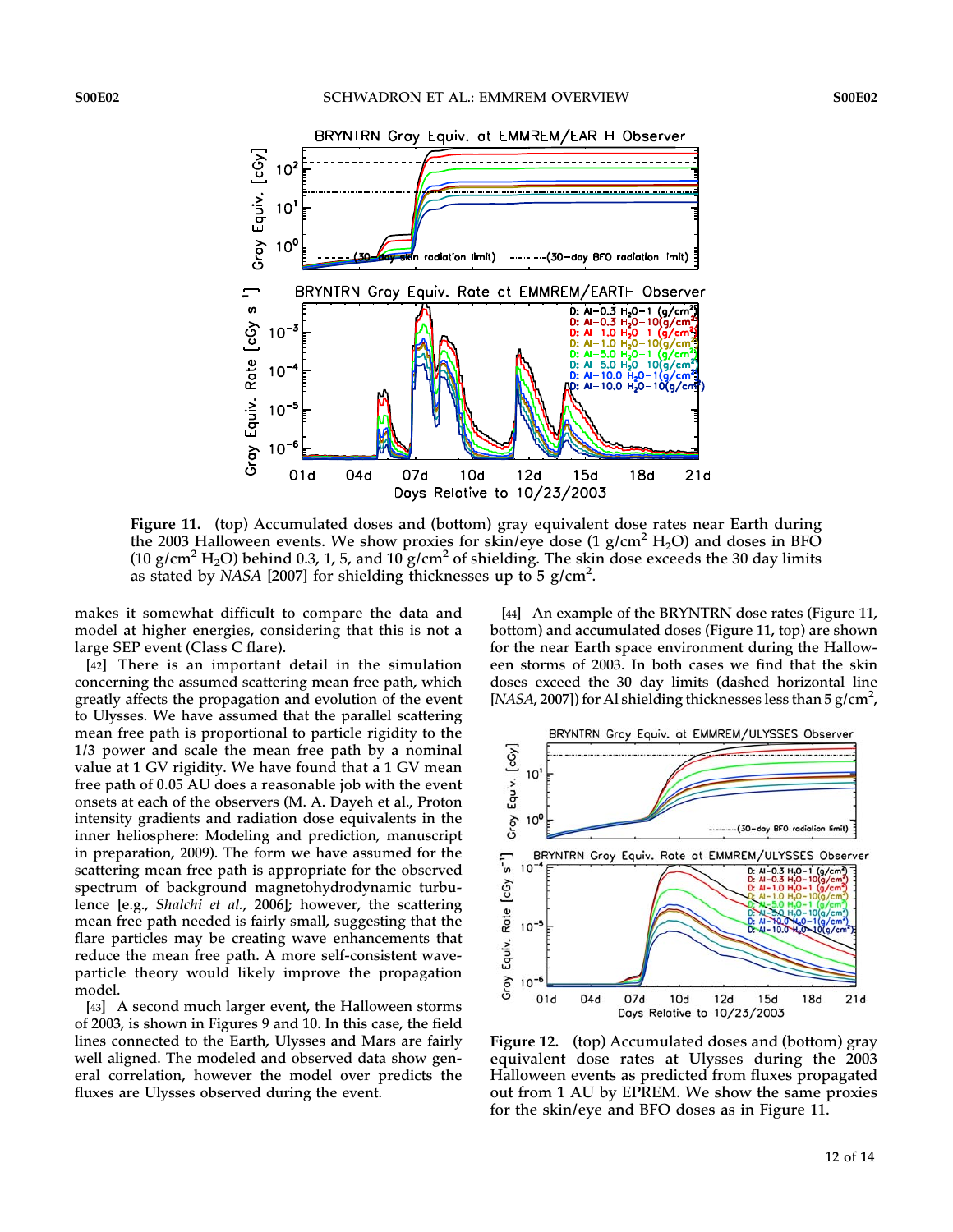

Figure 13. (top) Accumulated doses and (bottom) gray equivalent dose rates near Ulysses during the 2003 Halloween events as predicted from measured energetic particle fluxes. The accumulated doses and dose rates early on in the event are almost a decade below the levels predicted by the model.

however the BFO doses never exceed the 30 day limits (dash-dotted horizontal line).

[45] The validation at Ulysses for the 2003 event shows some extremely interesting trends. The flux comparison in Figure 10 suggests that the model was capturing many of the observed trends. However, Figures 12 and 13 show the doses derived from EPREM predictions and those derived from observed fluxes at Ulysses. The fluxes modeled by EPREM lead to an over estimate in the predicted doses by about an order of magnitude.

#### 4. Summary

[46] We have described the Earth-Moon-Mars Radiation Environment Module (EMMREM), which provides the heliophysics and radiation biology communities with the capability to run solar energetic particle event time series based on observations near Earth or simulated through the inner heliosphere and to specify the impacts of the radiation environment in terms of time-dependent doserelated quantities. EMMREM has already made the critical step of connecting secondary transport codes with observed or simulated time series of solar energetic particles and cosmic rays. This enables a number of important advances including the development of a forecasting tool (A. Posner et al., A path towards the first prompt-SEP dose-rate forecasting for the Earth-Moon system: Coupling RELEASE and EMMREM, manuscript in preparation, 2009), the application of secondary transport through Mars atmosphere (Townsend et al., manuscript in preparation, 2009), the development of risk metrics associated with event scenarios (F. A. Cucinotta et al., Overview of risk assessment approaches for solar particle events, manuscript in preparation, 2009), and the integration of radiation biology secondary transport codes with sophisticated simulations of gradual energetic particle events (Zank et al., manuscript in preparation, 2009).

[47] We have shown a number of examples of the EMMREM capabilities. Measurements of energetic particles near 1 AU can be ingested into the Energetic Particle Radiation Environment Module (EPREM) and projected to various locations throughout the inner heliosphere. This capability was used to compare the evolution of events near Earth and at the Ulysses spacecraft. The comparison was made for two events in April 2004 and the Halloween storms (October and November) of 2003. Generally, the simulated and observed time series at Ulysses compare quite well to the model predictions. This is somewhat remarkable given that the Ulysses-connected magnetic field line is almost  $180^\circ$  from the near-Earth field line in the April 2004 event.

[48] Near the beginning of the 2003 Halloween storms, the predictions from the model overestimate the observed flux, while successfully describing the event onsets. It is possible that solar energetic particles were suppressed by magnetic and compressive barriers convected with the solar wind [Lario et al., 2005, 2008]. The simulations used in this paper were run with a uniform radial solar wind; therefore magnetic and compressive barriers were neglected. The concept that such structures reduce the energetic particle flux at radial distances beyond 1 AU is further investigated by including the predictions of solar wind MHD models, which simulate compression regions and MHD boundaries, in the EPREM solutions (Kozarev et al., manuscript in preparation, 2009).

[49] The accumulated doses and dose rates from the 2003 Halloween storms were derived from the looping version of BRYNTRN model used in EMMREM. The results show that the proxies for Skin/Eye doses (1 g/cm<sup>2</sup> of H<sub>2</sub>O) and BFO doses (10 g/cm<sup>2</sup> of H<sub>2</sub>O) exceed 30 day radiation limits for Al shielding material less than 1 g/cm $^2$ , which is indicative of spacesuit shielding. The accumulation of these doses occurred over a period of about a half of a day. Therefore, this event was quite dangerous, but much of the hazard could have been mitigated if astronauts had sufficient advance warning time and could get behind the thicker shielding provided by a nominal spacecraft.

[50] Thus, we have introduced the Earth-Moon-Mars Radiation Environment Module (EMMREM) project. Existing and extended capabilities of the module will be made available online at Boston University and at the Community Coordinated Modeling Center. The capabilities will enable a greater understanding of the radiation environment, help to guide the development of more useful predictive space weather tools, and the development of appropriate shielding materials for human missions to the Moon and beyond.